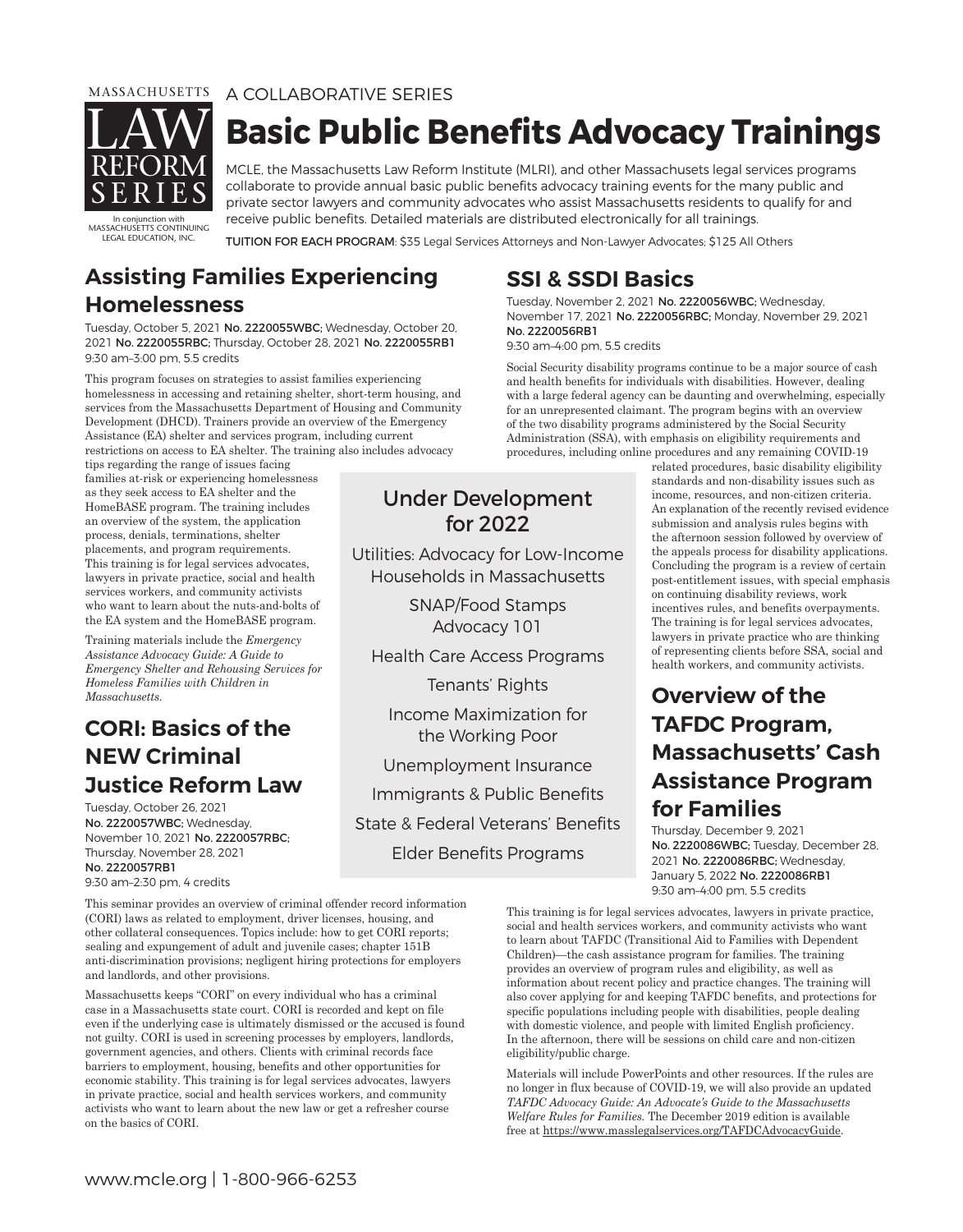#### About MCLE

Massachusetts Continuing Legal Education, Inc. (MCLE | New England™) has been the Massachusetts legal community's premier provider of hands-on programs, practical reference materials, and online resources for over 50 years.

MCLE is a self-supporting, independent, not-for-profit educational institution. We depend solely upon sponsor membership dues, program registration fees, publications sales, online subscriptions, and charitable contributions to finance our instructional activities and to sustain growth and innovation in our programs, publications, and online products and services.

#### Board of Trustees

Eric P. Hayes, President Brendan T. St. Amant, First Vice President Michael P. Sams, Second Vice President Katherine A. Hesse, Treasurer Kendi E. Ozmon, Secretary Heidi S. Alexander Christa A. Arcos Kendra L. Berardi Joshua M . Bowman Gabriel Cheong Kara M. DelTufo Prasant D. Desai Jonathan Mannina Martha A. Mazzone Peter M. Moldave Mary Ann Neary Terrence L. Parker C. Max Perlman Rebecca G. Pontikes Ingrid C. Schroffner Sunila Thomas-George Richard C. Van Nostrand Joseph P.J. Vrabel

Richard S. Milstein, Founding Director

John M. (Jack) Reilly, Executive Director

Salvatore Ricciardone, Director of Philanthropy & Special Projects

## Policies and Information

#### Register early!

For course agendas, hours, fees, and discounts, please refer to the respective seminar pages. The fee includes program instruction and all electronic written materials unless otherwise noted.

To gain early access to online materials, please register in advance of the program. Upon registration, MCLE will e-mail a confirmation.

Day-of-the-program registrations are welcome, with the exception of limited enrollment programs, or as otherwise noted. We accept cash, checks, MasterCard, Visa, American Express, and Discover.

#### Need special assistance?

If you are a person with a disability or special needs, please let us know in advance so that we can make your experience as convenient and comfortable as possible. Call Customer Service at 800-966-6253 to make arrangements. For your convenience, MCLE also offers closed captioning  $\mathbb{C} \mathbb{C}$  and verbatim transcripts of all recorded webcast programs, available to you online two weeks after the original program date.

#### Mandatory CLE credits

Individual attorneys are responsible for checking with their particular state CLE accreditation authority about whether and how much credit will be granted. Although MCLE does not pursue state-based credit, MCLE programs are regularly approved in many jurisdictions. It is the responsibility of the individual attorney to submit the information and certifications required under the respective state rule to the appropriate authorities in the jurisdictions in which they seek credit.

Depending on the jurisdiction, lawyers can satisfy their mandatory CLE requirements online with MCLE's webcasts, which feature periodic attendance prompts, electronic written materials, and the opportunity to receive a certificate of attendance.

#### If your plans change

If you're unable to participate in a program on the date for which you registered, you will receive an email about how to access the program on demand via webcast and/or downloadable mp3 file, including the written materials in electronic form, in full satisfaction of the tuition paid. If you prefer a refund, let us know by the end of the business day prior to the program and we'll refund your tuition after deducting a \$35 processing fee. Note that limited enrollment programs are an exception, cancellation of which require two weeks notice and are subject to a \$55 processing fee.

#### New lawyer discounts always the lowest price

For the first three years of practice, MCLE offers new lawyers a 25% discount on all of its products, including programs, books, audio CDs and mp3 recordings. If you were admitted to the bar after 2018, take advantage of the new lawyer prices listed throughout the catalog.

Pending admittees, law students and paralegals are also eligible for a 25% discount on most MCLE programs.

#### Attorney scholarships

Attorneys with financial need who certify that they are unable to attend a program without financial aid may request a partial tuition scholarship in confidence by writing or emailing scholarships@mcle.org **at least two weeks in advance of the program.**

### Save all year long become an MCLE Sponsor Member!

Become a Sponsor Member and receive:

- **Public recognition** on our website;
- Significant savings on a subscription to MCLE's OnlinePass®;
- **10% discount** on all programs, books, audio CDs, and mp3 recordings;
- n Weekly **e-mail updates** and **advance notice** of sales and new product releases; and
- **n** The **highest level of service** offered by your own Sponsor Account Specialist.

MCLE Sponsorship runs for 12 months beginning September 1. The fee for firm, corporate law department, or agency membership is calculated based on the number of Massachusetts admittees within the organization. Benefits of membership extend to all lawyers and non-lawyer professionals associated with the organization.

 $\blacksquare$  Solo Practitioners . . . . . . . . . . . . . . . . . \$95

Firms by number of Massachusetts attorneys:

|              | $\blacksquare$ 2-5\$ 150 $\blacksquare$ 76-150 \$ 2,500 |  |
|--------------|---------------------------------------------------------|--|
|              | $\blacksquare$ 6-10 250 $\blacksquare$ 151-250 3.500    |  |
|              | $11-25$ 500 $251+$ 4,500                                |  |
| $26-751,000$ |                                                         |  |